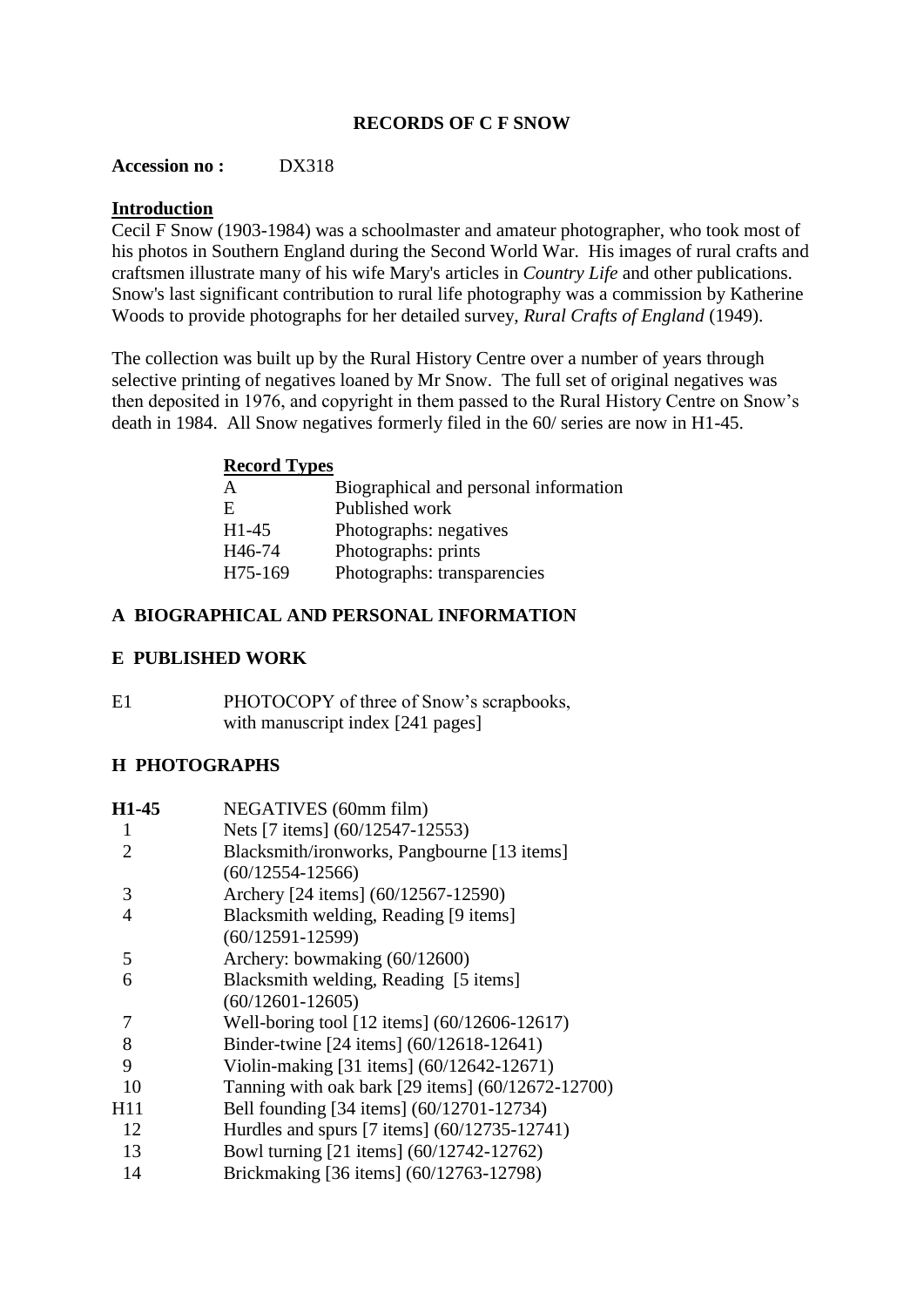| 15         | Telegraph poles [22 items] (60/12799-12820)                     |
|------------|-----------------------------------------------------------------|
| 16         | Setting and using a scythe [13 items]                           |
|            | $(60/12821 - 12833)$                                            |
| 17         | Mill: Islip [17 items] (60/12834-12849)                         |
| 18         | Saddler [15 items] (60/12850-12864)                             |
| 19         | Walking sticks [17 items] (60/12865-12881)                      |
| 20         | Tree felling and sawmill, Aldermaston [30 items]                |
|            | $(60/12882 - 12912)$                                            |
| 21         | Pit props [2 items] (60/12913-12914)                            |
| 22         | Cutting hay from ricks [3 items]                                |
|            | $(60/12915 - 12917)$                                            |
| 23         | Hay press [2 items] (60/12918-12919)                            |
| 24         | Wheelwright [14 items] (60/12920-12933)                         |
| 25         | Blacksmith (60/12934)                                           |
| 26         | Charcoal [4 items] (60/12935-12938)                             |
| 27         | Cricket bats [14 items] (60/12939-12952)                        |
| 28         | Trugs [4 items] (60/12953-12956)                                |
| 29         | Sheep cages [12 items] (60/12957-12968)                         |
| 30         | Gate making [4 items] (60/12969-12972)                          |
| 31         | Tree felling and sawmill, Aldermaston                           |
|            | (60/12973)                                                      |
| 32         | Gate making [9 items] (60/12974-12982)                          |
| 33         | Tree felling and sawmill, Aldermaston [4 items]                 |
|            | $(60/12983 - 12986)$                                            |
| 34         | Baskets [11 items] (60/12987-12997)                             |
| 35         | Wattle hurdles [18 items] (60/12998-13015)                      |
| 36         | Tent pegs [4 items] (60/13016-13019)                            |
| 37         | Walking sticks [3 items] (60/13020-13022)                       |
| 38         | Gate hurdles [8 items] (60/13023-13030)                         |
| 39         | Laying a hedge $(60/13031)$                                     |
| 40         | Gate hurdles [6 items] (60/13032-13037)                         |
| 41         | Chairs [60 items] (60/13038-13097)                              |
| 42         | Rakes [15 items] (60/13098-13112)                               |
| 43         | Scythe handles [8 items] (60/13113-13120)                       |
| 44         | Osiers [42 items] (60/13121-13162)                              |
| 45         | Birch brooms/besoms [31 items] (60/13163-13193)                 |
|            |                                                                 |
| H46-74     | <b>PRINTS</b>                                                   |
| H46        | Brick making including clay handling and processing,            |
|            | making hand-made and wire-cut bricks, moving the latter         |
|            | on special barrows, drying in the hacks, and firing, in Reading |
|            | [36 items] (see also $H14$ )                                    |
| H47        | Pipe boring                                                     |
| $\sqrt{1}$ | long handled auger mounted on tressles                          |
| /2         | close-up of the handle end                                      |
| /3         | close-up of the spoon auger                                     |
| /4         | range of augers                                                 |
| /5         | [pump ?]                                                        |
|            |                                                                 |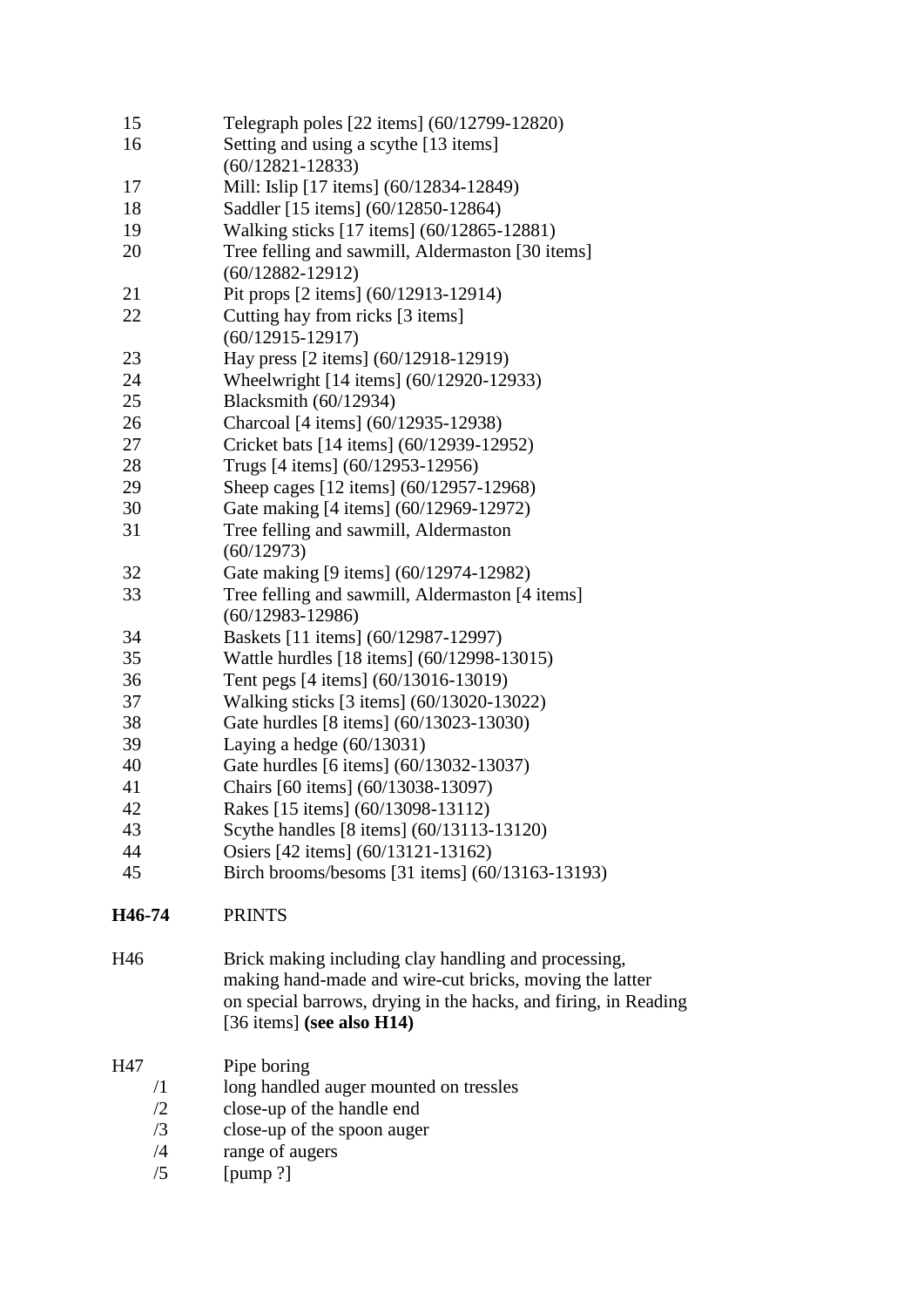|     | /6<br>/7                                                                                              | barking irons<br>open pitsaw and framed pitsaw                                                                                                                                                                                                                                                                                                                                                                                                                                                                                                                       |       |
|-----|-------------------------------------------------------------------------------------------------------|----------------------------------------------------------------------------------------------------------------------------------------------------------------------------------------------------------------------------------------------------------------------------------------------------------------------------------------------------------------------------------------------------------------------------------------------------------------------------------------------------------------------------------------------------------------------|-------|
| H48 |                                                                                                       | Bow making process and finished bows in use [10 items]                                                                                                                                                                                                                                                                                                                                                                                                                                                                                                               |       |
| H49 |                                                                                                       | Archery target making [5 items]                                                                                                                                                                                                                                                                                                                                                                                                                                                                                                                                      |       |
| H50 |                                                                                                       | Arrow making: shaving the shafts, tipping and flighting the<br>arrows with feathers [7 items]                                                                                                                                                                                                                                                                                                                                                                                                                                                                        |       |
| H51 | $\sqrt{1}$<br>/2<br>$/3 - 5$<br>/6<br>/7<br>$/8 - 9$<br>/10<br>$/11 - 12$<br>/13<br>/14<br>$/15 - 17$ | The making of lignum vitae woods for the game of bowls,<br>Taylor Rolph Ltd (see also H13)<br>using a circular saw to cut lengths from a baulk of timber<br>octagonal sections, stacked<br>turning the ball on the lathe<br>varnishing the balls<br>turning the discs<br>inserting the disc into the side of the ball <sup>1</sup><br>cutting the repeat pattern round a disc<br>polishing the wood on a buffing wheel<br>spraying the wood with its finishing coat<br>drying sprayed wood on stands [missing]<br>testing the accuracy of woods on a special machine |       |
| 52  |                                                                                                       | Basket making: soaking, weaving several types of basket,<br>finished baskets [10 items] (see also: H34)                                                                                                                                                                                                                                                                                                                                                                                                                                                              |       |
| 53  | $/1 - 3$<br>/4<br>/5<br>/6<br>/7<br>/8<br>$\sqrt{9}$                                                  | Alec Appleton <sup>2</sup> of Baughurst, Hants, making besoms<br>trimming, tying and stacking hazel rods [1 missing]<br>gathering up the twigs for the broom<br>binding the broom head with cane [missing]<br>forcing the handle into the head<br>boring the hole for the peg which holds the head to the handle<br>stacking finished brooms<br>a dozen brooms ready for market <sup>3</sup>                                                                                                                                                                         | c1943 |
| 54  | $\sqrt{1}$<br>$/2 - 3$<br>/4<br>/5                                                                    | Alec Appleton of Baughurst, Hants, making besoms<br>pulling off brushwood<br>bunching the birch twigs (longest ones placed in middle of broomhead)<br>binding the head with cane (two bonds are used)<br>fixing the head on to the handle                                                                                                                                                                                                                                                                                                                            | c1941 |
| 55  |                                                                                                       | Violin maker E H Varney of High Wycombe and finished                                                                                                                                                                                                                                                                                                                                                                                                                                                                                                                 |       |

<sup>&</sup>lt;sup>1</sup> Each ball has two, one each side and one smaller than the other. The small disc indicates the bias side of the wood. The number of the wood is sometimes marked on the smaller disc and the initials of the owner on the larger one. 2 In 1959 he was still making besoms occasionally although he was nearly ninety years of age. See *The Field* (23

1

January 1943) p90.

<sup>&</sup>lt;sup>3</sup> The brooms sold at seven shillings a dozen when the photographs were taken. three shillings of this went to the broom maker and the remaining four shillings covered the cost of the wood.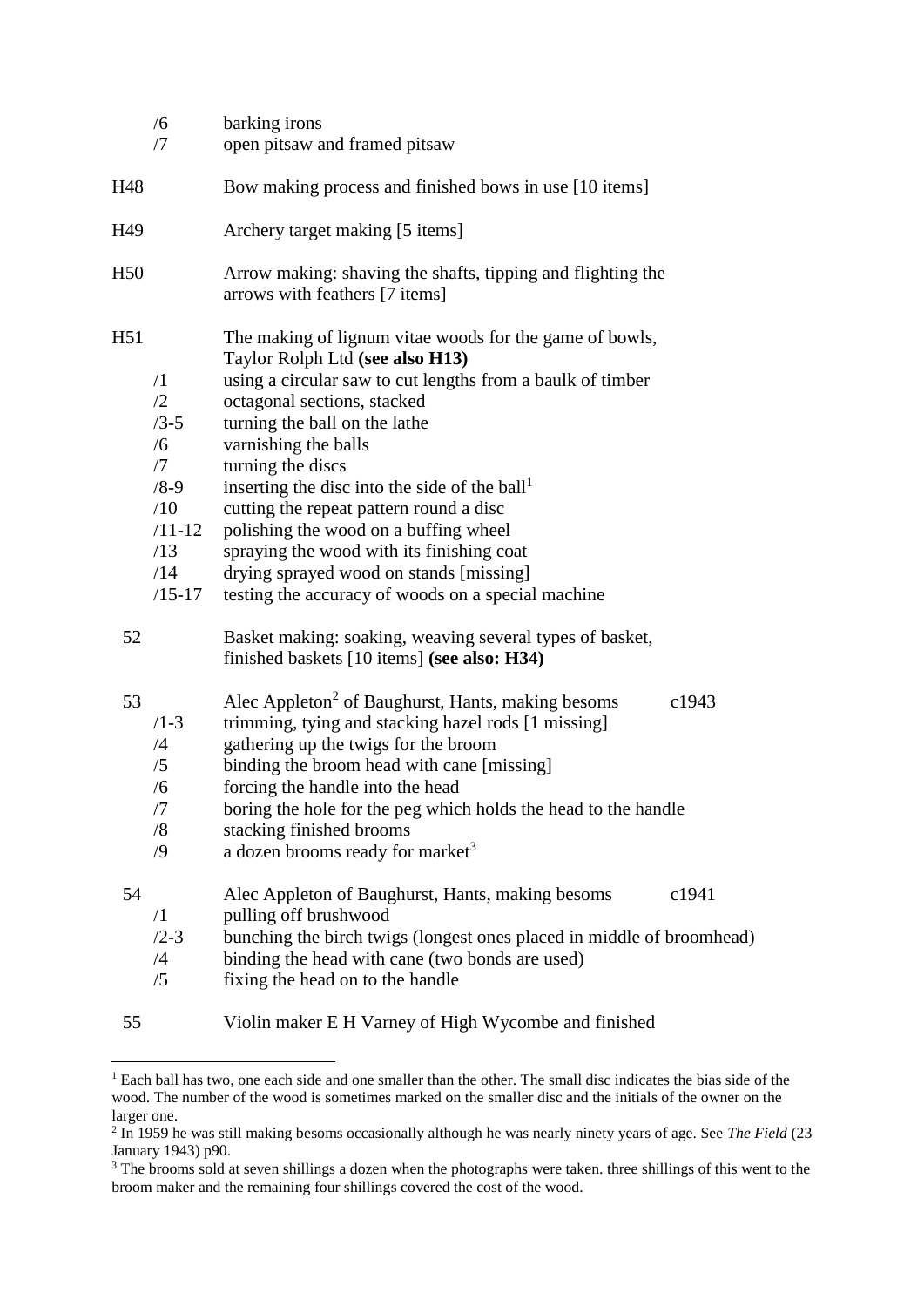|    | violin being played [19 items]                                                                                                                                                        |       |
|----|---------------------------------------------------------------------------------------------------------------------------------------------------------------------------------------|-------|
| 56 | Walking stick makers Messrs Linlott and Sons,<br>Chiddingfold, Surrey [22 items]                                                                                                      |       |
| 57 | Chair bodging, Samuel Rockall of Summers Heath nr<br>Henley, Oxon [9 items]                                                                                                           | c1943 |
| 58 | Chair bodging, Edward Goodchild (1885-1950) of Knapp<br>Hill Common, High Wycombe, maker of Windsor chairs<br>[18 items]                                                              | c1942 |
| 59 | Framing a field gate [10 items]                                                                                                                                                       |       |
| 60 | Gate hurdle making, Alec Appleton of Baughurst, Hants<br>$[13$ items]                                                                                                                 | c1941 |
| 61 | Handlemaking, Ernest Sims, Pamber End, Tadley, Hants<br>[5 items]                                                                                                                     | c1942 |
| 62 | Rakemaking, Ernest Sims, Pamber End, Tadley, Hants<br>[7 items]                                                                                                                       | c1941 |
| 63 | Tent peg making in the Chilterns [6 items]                                                                                                                                            | c1941 |
| 64 | Trugmaking, Thomas Smith and Sons, Herstmonceux,<br>Sussex [11 items]                                                                                                                 |       |
| 65 | Wheelwrighting, Mr Bowyer, Warfield, Berks [13 items]                                                                                                                                 | c1945 |
| 66 | Two pages from a wheelwrights account book for 1751,<br>1748 and 1750 including charges for repairing cart and<br>carriage wheels, making ploughs and a harrow, making<br>sheep cribs |       |
| 67 | Wattle hurdle making [12 items]                                                                                                                                                       |       |
| 68 | Stages in the weaving of a wattle hurdle [6 items]                                                                                                                                    |       |
| 69 | Felled pines and stacks of pit props cut to correct length<br>[4 items]                                                                                                               |       |
| 70 | Telegraph poles being made [12 items]                                                                                                                                                 |       |
| 71 | Trees being felled at Aldermaston, Berks [23 items]                                                                                                                                   | c1940 |
| 72 | Scythe setting [12 items]                                                                                                                                                             |       |
| 73 | Stripping of bark [11 items]                                                                                                                                                          |       |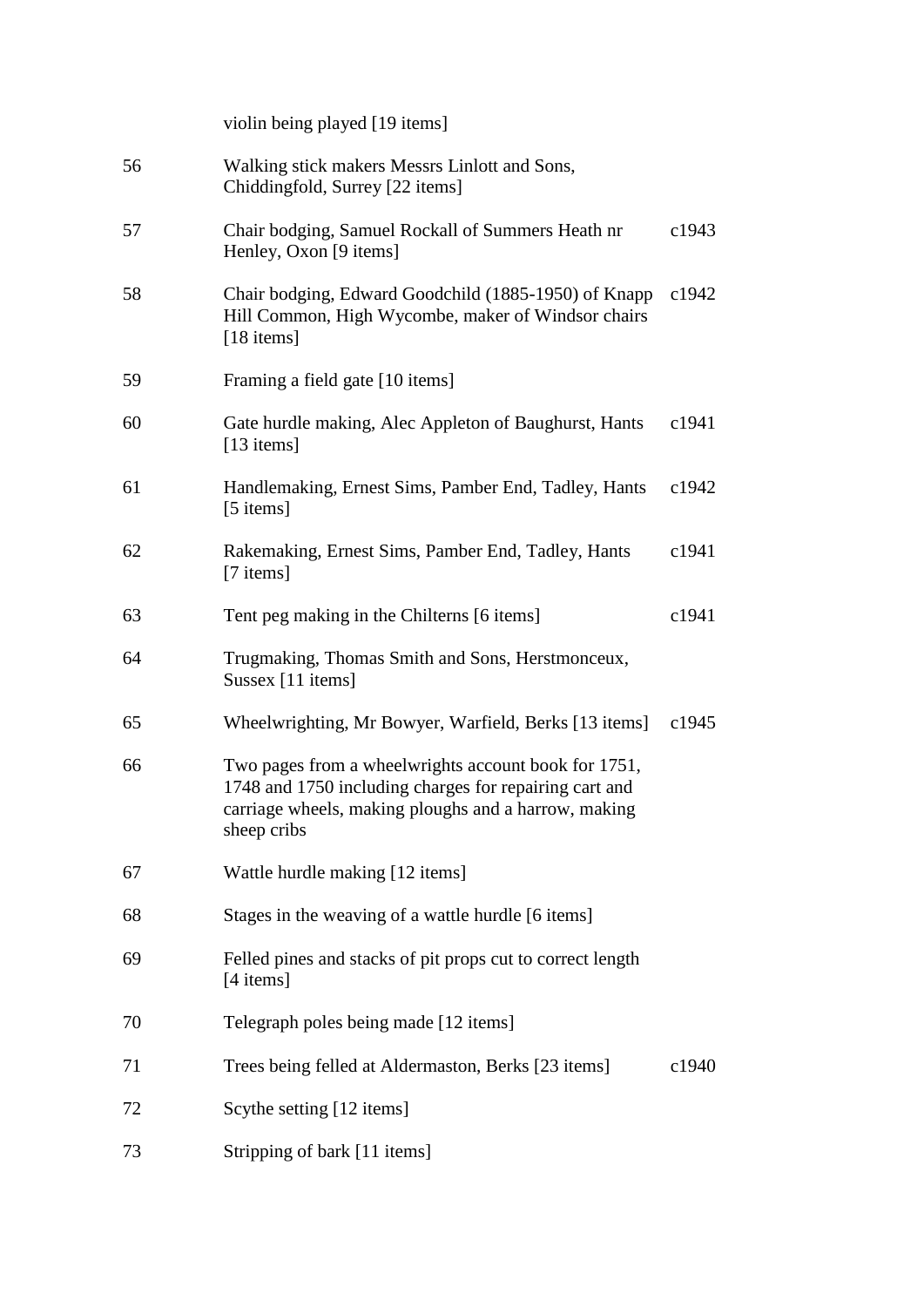Inn signs, Berks and Oxon [14 items]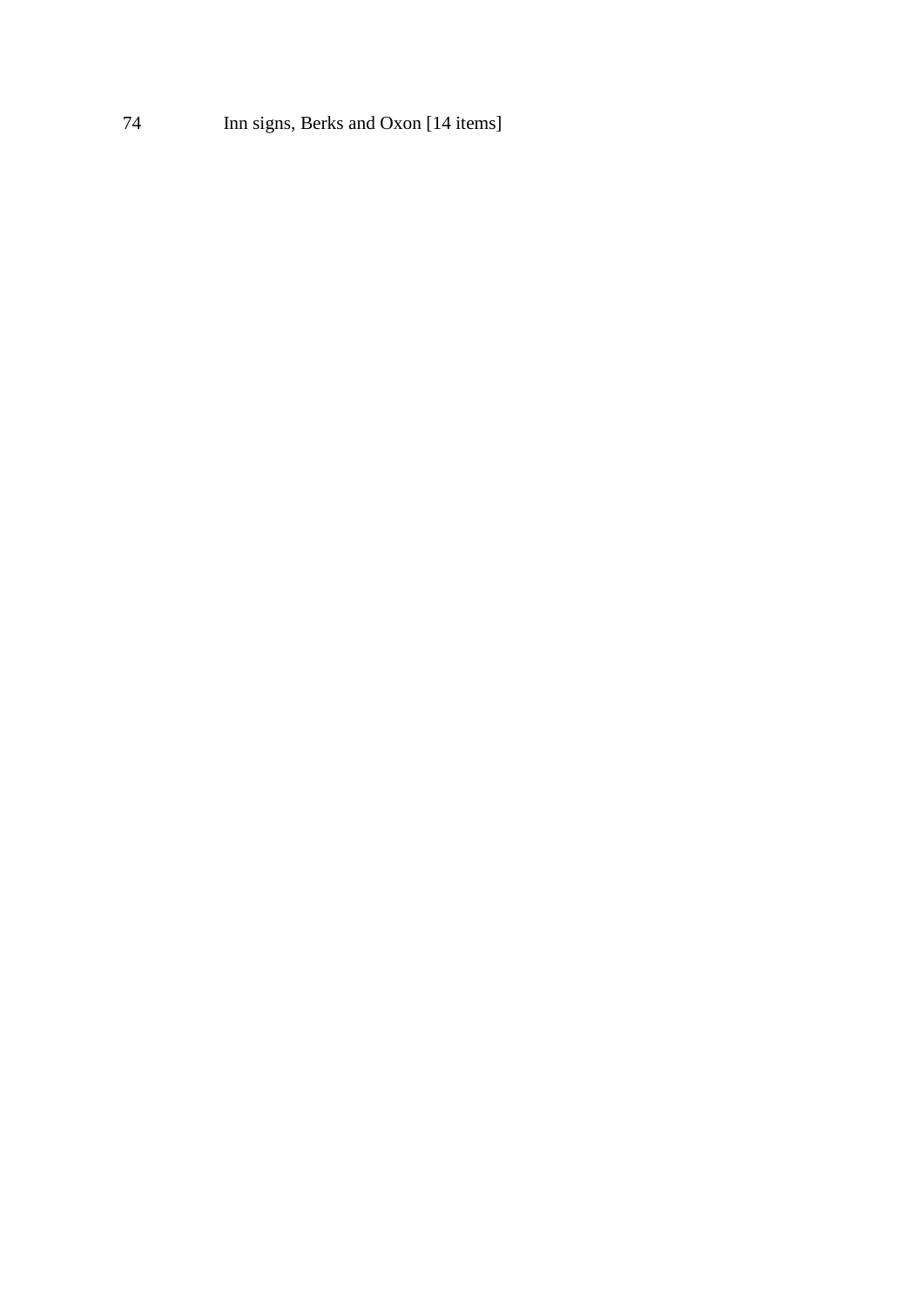| H75-169          | <b>TRANSPARENCIES</b> (lantern slides)                      |
|------------------|-------------------------------------------------------------|
| 75               | Carrying coppice wood                                       |
| 76               | Gathered bundles of osier standing in water                 |
| 77               | Tying bundles of osier                                      |
| 78               | Cutting coppice wood from its roots                         |
| 79               | The osier harvest                                           |
| 80               | The basket maker                                            |
| 81               | Arranging bundles of osier ready for basket-making          |
| 82               | Bundles of osier in uniform rows                            |
| 83               | Tying osier into bundles                                    |
| 84               | Stripping osiers                                            |
| 85               | Splitting wood on block                                     |
| 86               | Two men sawing branch                                       |
| 87               | Using draw shave to roughly shape wood for chair legs       |
| 88               | Different types of chair legs made by Sam Rockall           |
| 89               | Stripping osiers                                            |
| 90               | Sawing wood for gate hurdles (60/13025)                     |
| 91               | Stacking finished chair legs                                |
| 92               | Turning chair legs                                          |
| 93               | The Bodger                                                  |
| 94               | Cleaving wood with axe                                      |
| 95               | Measuring wood for gate hurdles (60/13023)                  |
| 96               | Frame for measuring gate hurdles                            |
| 97               | Shaving wood for hurdles                                    |
| 98               | Splitting wood with a fromard (60/13028)                    |
| 99               | Shaping wood with axe $(60/13032)$                          |
| 100              | Cleaning the mortices of gate hurdles                       |
| 101              | Hammering nail into gate hurdles                            |
| 102              | Gate hurdles (60/13036)                                     |
| 103              | Making gate hurdles                                         |
| 104              | Drilling mortices in gate hurdles (60/13033)                |
| 105              | Stacking tent pegs (see also NMC35/10354)                   |
| 106              | Sawing a tree trunk $(60/13017)$                            |
| 107              | The tent peg maker                                          |
| 108              | Finishing touch to gate hurdle                              |
| 109              | Aligning wood to hammer in nail on gate hurdle (60/13034)   |
| 110              | Sawing trunk of felled tree (see also NMC35/10350)          |
| 111              | Boring hole in rake head to take teeth                      |
| 112              | Splitting pieces of wood with axe to be used for rake teeth |
| 113              | Sawing division in handle enabling it to carry head of rake |
| 114              | Making tent pegs (see also NMC35/10351)                     |
| 115              | Making hay rakes                                            |
| 116              | Sawing notch in tent pegs (see also NMC35/10352) (60/13016) |
| 117              | Making teeth for hay rakes                                  |
| 118              | Hammering in teeth of hay rake                              |
| 119              | Drilling hole in head of hay rake                           |
| 120-121          | Stacking coppice wood for making rake handles               |
| H <sub>122</sub> | Attaching metal band to rake handle                         |
| 123              | Using scythe to cut coppice wood stump                      |
| 124              | Stripping coppice wood for rake handles                     |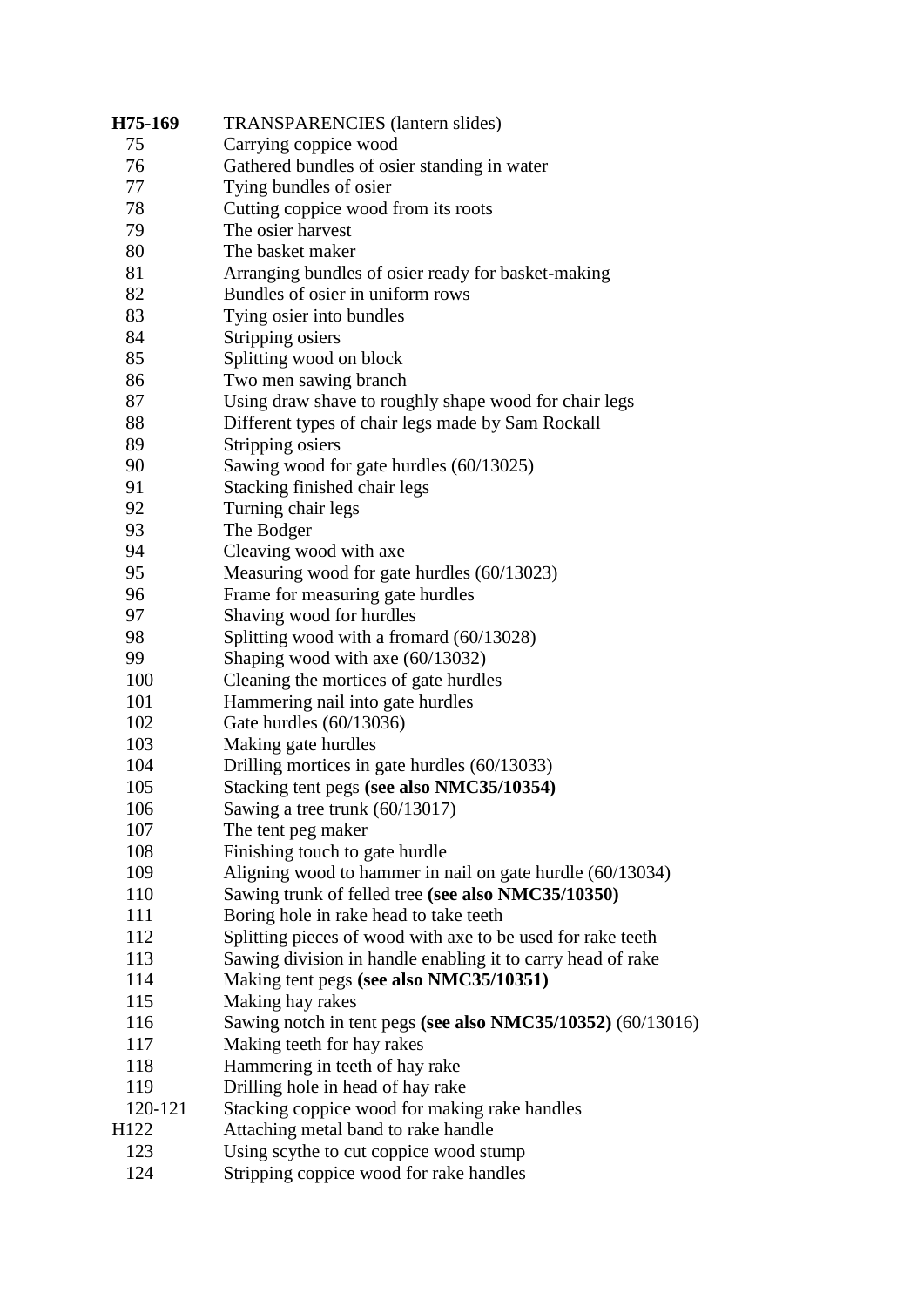| H170-       | <b>ADDITIONAL PRINTS</b>                                                             |  |
|-------------|--------------------------------------------------------------------------------------|--|
|             |                                                                                      |  |
| 168<br>H169 | Turning chair leg on fly-wheel lathe<br>Shaping chair leg with draw shave (60/13063) |  |
| 167         | Staining chairs in tank before polishing                                             |  |
| 166         | Roughly shaping wood for chair leg                                                   |  |
| 165         | Making a chair - 'a Chiltern craftsman' (see also NMC35/9102)                        |  |
| 164         | The village chairmaker                                                               |  |
| 163         | Shaping and smoothing frame of chair back                                            |  |
| 162         | Hammering chair legs into position (see also NMC35/9101)                             |  |
| 161         | Sanding back of chair                                                                |  |
| 160         | Removing twigs from branches for broom heads (60/13171)                              |  |
|             | (see also NMC35/13168)                                                               |  |
| 159         | Gathering twigs into bunches for broom heads                                         |  |
| 158         | Broom maker carrying bundle of brooms                                                |  |
| 157         | Peg hole being made to secure broom head (see also NMC35/13178)                      |  |
| 156         | Fixing broom handle (see also NMC35/13181)                                           |  |
| 154-155     | Stripping wood for broom handles                                                     |  |
| 153         | Levelling twigs of broom head with axe                                               |  |
| 152         | Making brooms                                                                        |  |
| 151         | Chopping wood in forest                                                              |  |
| 150         | Making brooms ('the besom maker'?)                                                   |  |
| 149         | Sharpening coppice wood                                                              |  |
| 148         | Making wattle hurdles                                                                |  |
| 147         | The hurdle maker                                                                     |  |
| 146         | Making wattle hurdles                                                                |  |
| 145         | Man carrying coppice wood for hurdles                                                |  |
| 144         | Thatched house with hurdles ('a country scene')                                      |  |
| 143         | Making wattle hurdles                                                                |  |
| 142         | The finished hurdles                                                                 |  |
| 141         | Making hurdles (the 'hurdle maker')                                                  |  |
| 140         | Sharpening the end of coppice wood for hurdles?                                      |  |
| 139         | Splitting coppice wood for making hurdles (60/13008)                                 |  |
| 138         | Stripping coppice wood for making hurdles                                            |  |
| 137         | Bending coppice wood for making hurdles (60/13009)                                   |  |
| 136         | Smoothing scythe handle with a pole shave                                            |  |
| 135         | The 'snead' bender                                                                   |  |
| 134         | Stripping wood for rake handles                                                      |  |
| 133         | The steam box, for softening scythe handles                                          |  |
| 132         | Staightening steamed scythe handle in setting pin                                    |  |
| 131         | Shaping chair seat with adze (60/13040)                                              |  |
| 130         | Drilling chair seat                                                                  |  |
| 129         | Stacking chair seats                                                                 |  |
| 128         | Chair-making                                                                         |  |
| 127         | Turning a handle at the pole lathe (see also NMC35/4737)                             |  |
| 126         | Making rake handles                                                                  |  |
| 125         | Sharpening hay rake teeth                                                            |  |

| H171 | Sheep cages |
|------|-------------|
|------|-------------|